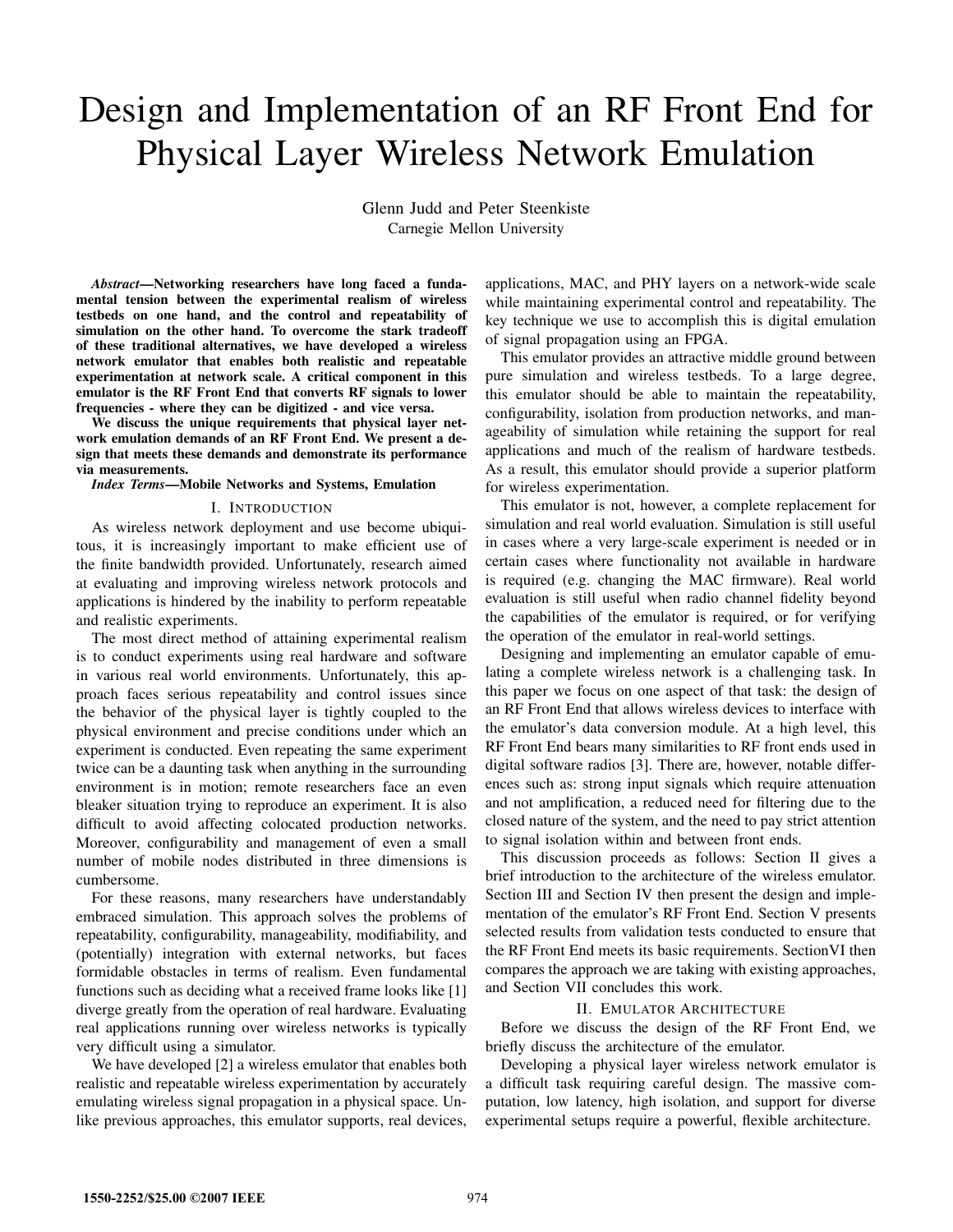Traditional channel emulators have utilized a monolithic ASIC-based design. In these designs analog signals from transmitters are routed via coaxial cable to a central emulator unit. Inside this unit the signals are digitized, channel emulation occurs, and then the resulting channel analog output signals are routed out via coaxial cables to receivers. Some advanced emulators provide digital inputs and outputs for use with digital baseband devices.

At an abstract level the architecture of the wireless network emulator is similar to the traditional monolithic approach. Wireless devices - "RF nodes" - are connected to the emulator; all communication between RF nodes occurs through the signal propagation environment modeled within the emulator. While sufficient for channel emulation, this traditional architecture is less than ideal for network-wide emulation. Routing a large number of analog signals to a small physical space makes the problem of isolating these signals from each other extremely difficult.



Fig. 1. Detailed Emulator Architecture

Instead, we have developed the distributed emulator architecture shown in Figure 1. On transmit, the RF signal from a given RF node is passed into the RF Front End where it is shifted down to a lower frequency. This lower frequency signal is then digitized by the Signal Conversion Module, and forwarded in digital form into a central DSP Engine that is built around one or more FPGAs. By digitizing signals in a distributed fashion, there is no centralized isolation problem to solve in the DSP Engine. All signals exiting the Signal Conversion Modules for transmission to the DSP Engine (and vice versa) are digital.

The RF Front End is distinct from the Signal Conversion Module since RF components are frequency specific. Keeping the RF Front End separate allows for different RF bands to be supported by swapping RF Front End cards without the need to construct an expensive multi-band RF Front End (unless desired.)

The DSP Engine models the effects of signal propagation (e.g. large-scale attenuation and small-scale fading) on each signal path between each RF node. For each RF node, the DSP combines the processed input signals from all the other RF nodes. For each RF node, the resulting signal is then sent out to the signal conversion module which converts the digital signal back to a radio signal. It is then sent to the wireless line card through the antenna port. Using an FPGA provides both the signal processing power necessary as well as flexible allocation of computational resources.

The Emulation Controller controls RF node movement in the emulated physical environment as well as application behavior on the end hosts. Movement within the physical environment is emulated in real time; the controller coordinates this movement with the real-time modeling of the signal propagation environment.

## III. RF FRONT END DESIGN

The RF Front End converts transmissions from devices attached from the high frequency signals generated by the device to a low frequency that can be digitized by the Signal Conversion Module. When the device is not transmitting, signals from other devices in the emulated environment must be converted from the low frequency signals produced by the Signal Conversion Module to the high frequencies that the signals were originally transmitted at.

In addition, the RF Front End must meet the following requirements:

**Signal Scale.** The RF Front End must ensure that transmitted signals are presented to the Signal Conversion Module at an ideal signal strength: as close as possible to the maximum signal strength supported by the Signal Conversion Module, but not greater. Similarly, received signals must be attenuated in order to place the received signal at the desired range of signal strengths.

**Flatness.** At each frequency supported by the RF Front End, the scaling introduced by the RF Front End should be as close to equal as possible. That is, the transmit frequency response should be flat as should the receive frequency response.

**Noise.** The RF Front End should introduce as little noise as possible into the signal.

**Isolation.** It is critical that RF Front End not introduce signal paths between devices that affect the operation of the emulator. Thus, the RF Front End must maintain a high degree of isolation between the devices attached to it.

**Spurious Signals.** Finally, the RF Front End must produce as little spurious signal energy as possible.



Fig. 2. Strawman RF Front End Implementation

**Strawman Design.** The main signal paths in the RF Front End are 1) from the RF port of the RF Node to the A/D port of the Signal Conversion Module, and 2) from the D/A port of the Signal Conversion Module to the RF port of the RF Node. Conceptually, the RF Front End could be implemented as shown in Figure 2. This figure shows the RF Front End in a shaded box; the RF Front End connects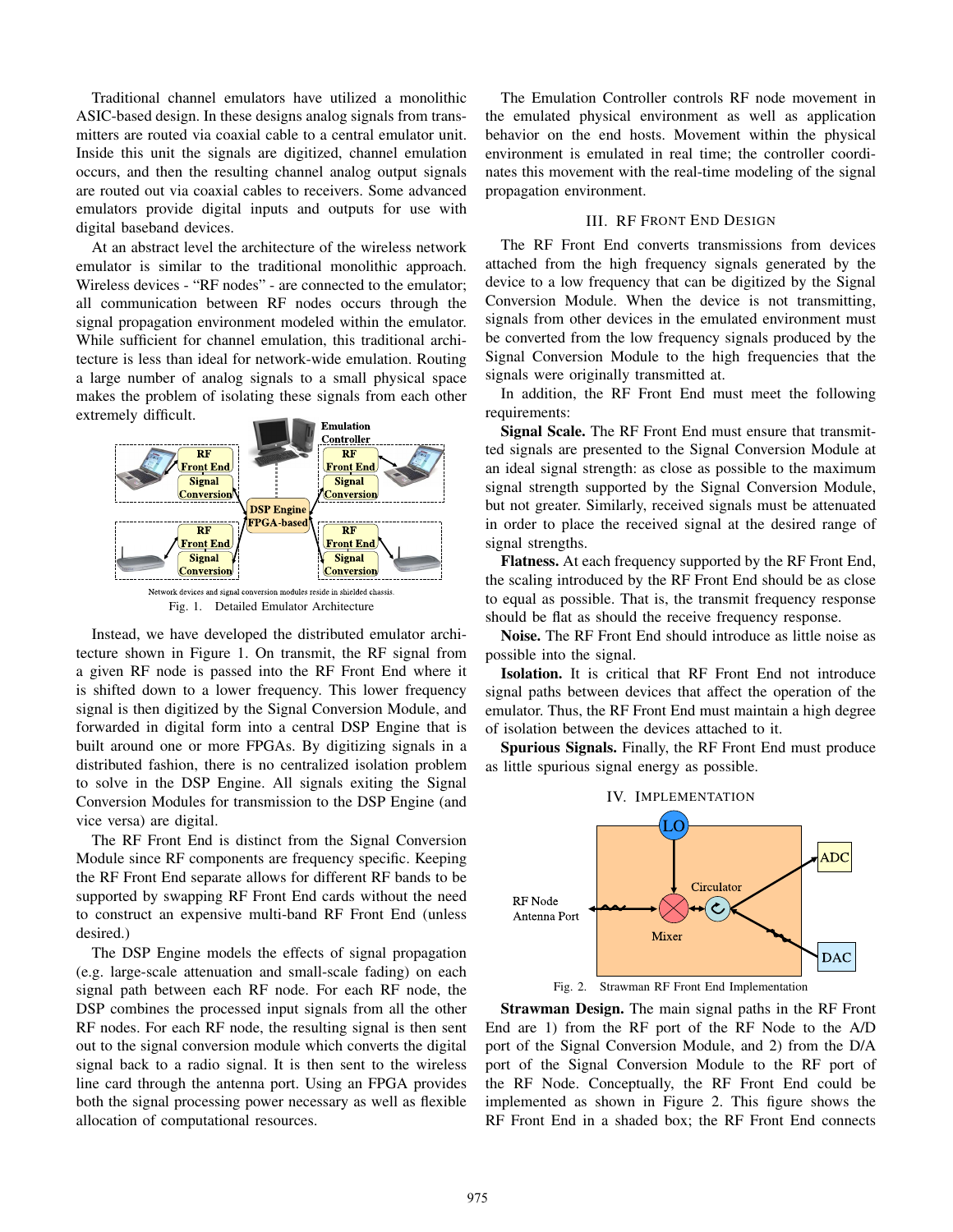the RF Node's antenna port to the ADC and DAC which are located in the Signal Conversion Module. An off-board LO signal source is used. In this implementation a single "mixer" is used. On downconversion, the mixer shifts the high-frequency signal generated by the RF Node down to a lower frequency as required by the Signal Conversion Module. On upconversion, the mixer shifts the low-frequency signal generated by the Signal Conversion Module up to the highfrequency that it was originally transmitted at. As the RF Node may be half-duplex, these two paths must share the same RF Port. The architecture in Figure 2 solves this problem using a "circulator." This device sends signals transmitted by the RF Node to the downconversion path; signals received from the Signal Conversion Module are sent to the RF Node.





In principle, no signal would leak between the two signal paths. Unfortunately, this design has shortcomings.

*•* Isolation - the limited isolation of the circulator means that some signals will go in undesired directions. For example, some signal coming into the upconversion path from the Signal Conversion Module will leak through the circulator onto the downconversion path. This signal will then enter the Signal Conversion Module. The net effect during emulator operation would be to make signals being *received* by one RF Node appear as if there were being *transmitted* - weakly - from that RF Node.

In addition, the LO distribution system can be an additional source of signal leakage. Some of the signal being transmitted will leak into the LO distribution system and arrive at another RF Front End where it will be sent for reception.

- *•* Lack of undersampling support the use of a single LO for both upconversion and downconversion in this design effectively precludes the use of undersampling. The use of undersampling is discussed further below.
- *•* Signal Matching/LO Strength The downconversion output signal strength should match the ADC input range. In practice, however, the input signal to the mixer has a limit which prevents a good match. Using a higher powered LO can achieve a better match, but such a high powered LO can be difficult to achieve.
- *•* Spurs All mixers produce spurious signal known as "mixer spurs." These become more severe as the mixer input signal strength approaches the mixer signal limit. In

the strawman design, the input signal needs to be as close to the limit as possible to allow for a good ADC input range match. Thus, this design cannot simultaneously achieve good isolation from spurs and good ADC input range match.



Fig. 4. RF Front End Picture

Figures 3 and 4 show the actual RF Front End implementation. The discussion below elaborates on how this implementation overcomes the shortcomings of the strawman design.

**Improving Isolation.** As the emulator targets half-duplex devices, isolation between upconversion and downconversion paths can be improved by using an RF switch instead of a circulator. Full-duplex devices can still be supported using two RF Front Ends. The RF switch must be very fast to detect transmissions so as to truncate as little of the transmitted signal as possible; it also must recognize the end of a transmission quickly, though this is not as critical as recognizing the start of a transmission. The use of an RF switch requires a transmit detection circuit that controls the switch. This detection circuit must also be fast for the same reasons that the switch must be fast.

Leakage through the LO distribution system is limited as follows. First separate mixers and LO distribution systems are used for downconversion and upconversion. This allows undersampling to be supported as discussed below. Moreover, this eliminates leakage between the upconversion and downconversion LO systems. To further reduce leakage, the LO circuits contain high-pass filters that eliminate spurious lowfrequency signals that result from mixing and that can be mixed back to high-frequency inadvertantly.

**Signal Scaling.** On upconversion, the signal must be scaled into the desired dynamic range. Upconversion signal scaling can easily be accomplished by adding attenuation to the IF input port. Attenuation here affects only the upconversion path and improves spurious signal isolation.

On downconversion, in order to match the required Signal Conversion Module input level, an on-board jumper cable is added on the downconversion path. This allows variable amounts of attenuation to be added in four places on the RF Front End: the RF Port, the IF input, the IF output, and the jumper loop. As discussed below, rather than add attenuation to the IF output port, it is preferable to add attenuation to the loop. Hence attenuation is never added to the IF output port.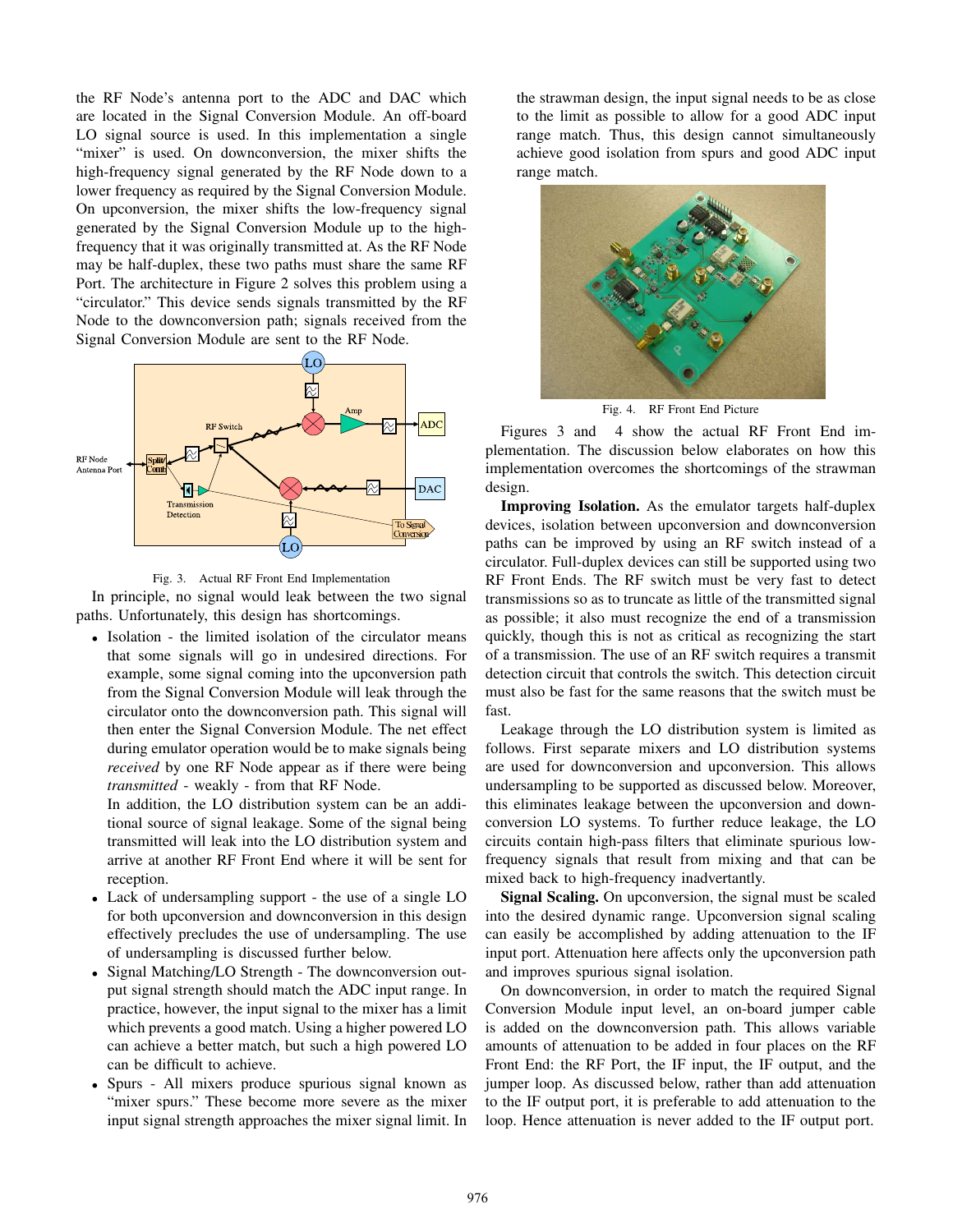**Reducing Spurs.** Another important problem that must be solved is the reduction of "mixer spurs" on the downconversion path. On downconversion a mixer works by multiplying a local oscillator signal (LO) with an RF signal. This results in the desired signal of RF *−* LO being output from the IF port. Unfortunately, however, the mixer also outputs numerous combinations of  $m \cdot RF + n \cdot LO$  where m and n take on arbitrary integral values. (In practice, only small values are of importance.)

This can be addressed in a few ways. Using a higher power mixer (i.e. a mixer that uses a higher power LO) produces greater isolation with respect to spurs. Using a higher power LO can be inconvenient as the LO signal source must be strong enough to drive multiple RF Front Ends. More importantly, the best spurious free dynamic range (SFDR) achieved after testing several mixers using this technique was 41.8 dBc which is still less than desired. Moreover, this value was achieved with an input signal strength of 0 dBm. The output signal from the mixer will experience additional signal loss of around 7 dB. Hence the mixer output signal that achieves 41.8 dBc of isolation is -7 dBm. The signal conversion module, however, requires +7 dBm in order to match the full range of the A/D converter. Hence, some dynamic range is lost simply due to this mismatch.

Importantly, isolation of spurs - and hence SFDR - increases as the RF signal incident to the mixer becomes weaker. Hence, excellent SFDR can be obtained if a sufficiently weak RF signal is used. Unfortunately, doing this will further increase the mismatch of the required input signal strength to the Signal Conversion Module, thus simply reducing the RF signal strength is not feasible.

Part of the solution used in this work is to amplify the signal after it has passed through the mixer in order to meet the signal strength requirement of the Signal Conversion Module. This will introduce some undesired noise into the signal. However, much of this noise is unimportant since the signal is so much stronger than the noise. Thus, this noise will be "buried" in the actual noise floor received by RF nodes. Added phase noise, however, will degrade the signal.

Another alternative design would be to use an "active mixer" that amplifies as it mixes. In practice, however, active mixers were found to perform very poorly with respect to flatness due to impedance variation over frequency.

Note that on upconversion, mixer spurs are also produced. The incoming signal is weak enough, however, that mixer spurs are not an issue for upconversion.

**Undersampling.** Spurious signal isolation can be further improved using undersampling. In order to meet the Nyquist criteria, an A/D converter running at a sample rate of  $F_{sample}$  is typically used to sample signals where  $F_{signal}$  <  $F_{sample}/2$ . Signals where  $F_{signal}$  >  $F_{sample}/2$ will alias into the region <sup>F</sup>*signal*modF*sample*/2. For this reason, digital signal processing systems typically filter signals  $F_{signal} > F_{sample}/2$ . It is possible, however, to leverage aliasing to perform a "digital downconversion." That is, signals <sup>F</sup>*signal* > F*sample*/<sup>2</sup> can be intentionally aliased to the desired frequency range. Now, undersampled signals where  $F_{signal}$ *mod* $F_{sample} > F_{sample}/2$  will be inverted in frequency; for this reason, undersampled signals typically are sampled to meet the condition <sup>F</sup>*signal*modF*sample* <sup>&</sup>lt; <sup>F</sup>*sample*/2.

Undersampling is not, however, without drawbacks. The first effect is that additional noise is folded in. This effect is negligible in this case since the additional noise is so much weaker than the signal being sampled. A much more significant drawback of undersampling, in the emulator, is increased sensitivity to sampling clock phase noise - measured in the frequency domain - or sampling clock jitter - measured in the time domain.

The achievable signal-to-noise ratio of a sampled signal is limited by A/D aperture uncertainty  $t_{jitter}$  as follows:  $SNR =$ 

*−*20log<sub>10</sub>(2π  $f_{analog}t_{jitter}$ )<br>**Solving** for  $t_{jitter}$ Solving for  $t_{jitter}$  yields:  $t_{jitter}$  =  $\frac{(10^{SNR/-20})}{(2\pi f_{analog})}$ 

With an LO of 2.396 GHz and a sampling clock running at 180 MHz, <sup>f</sup>*analog* for 802.11b/g channel 11 is (2.462 GHz -  $2.396$  GHz + 180 MHz) = 246 MHz. Thus, to achieve a target dynamic range of 60 dB requires 0.65 ps jitter rms. Achieving 50 dB requires 2.0 ps jitter rms.

This is further discussed in the Signal Conversion discussion below.

**Miscellaneous.** In addition, the RF Front End contains a filter on the RF input/output that eliminates any low-frequency components that might be present on the RF path to or from the RF node. Filters are also placed on the IF input and output ports to filter out undesired signals.

The RF port also contains a coaxial connectorized attenuator. This attenuator is set at a low value (e.g. 2 dB), and reduces any impedance mismatch that might be seen by the RF node looking into the RF Front End and vice versa.

**Quadrature Support.** Note that the RF Front End does not employ quadrature signal paths. This support may be employed on the data conversion module and is outside the scope of this paper.

### V. VALIDATION

This section evaluates RF Front End downconversion and upconversion performance. Some of the metrics that will be measured using these tests are:

- *•* Gain/loss The amount of signal strength gained or lost during signal conversion. On downconversion the final signal level should match the A/D converter's input range. On upconversion the dynamic range should be placed in the desired range (e.g. the low end should extend several dB below the receiver's minimum reception threshold.)
- *•* Flatness The degree to which gain/loss is constant over frequency. under 2 dB is probably tolerable. A few more dB can be corrected for using a digital filter. Differences of approximately 10 dB become problematic.
- *•* Spurious Free Dynamic Range (SFDR) The isolation between the desired signal and the closest spur. This is not important for a single channel, but is very important for wideband experiments.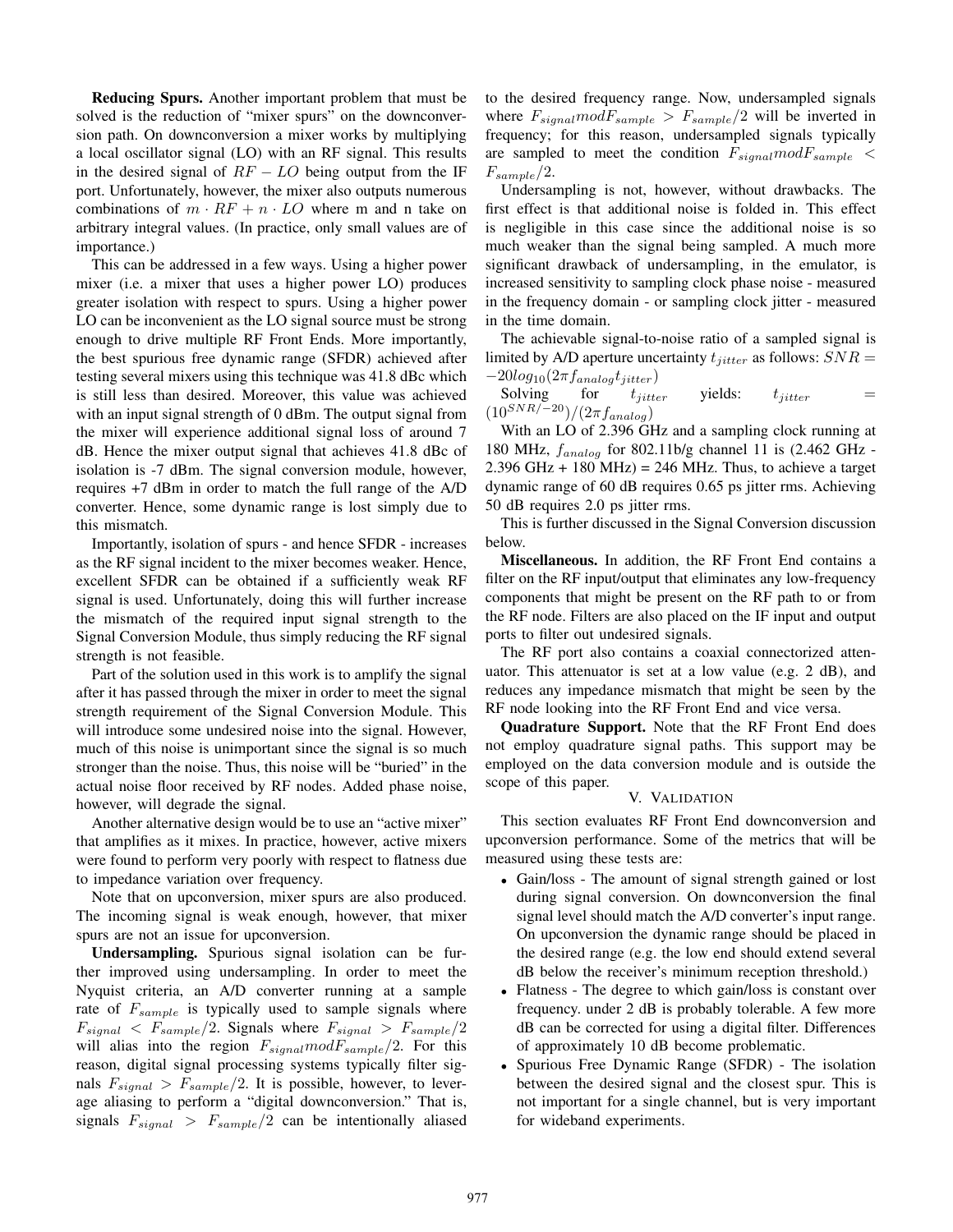

A wide variety of tests can be conducted to verify fidelity. This section presents results from a few of the most important tests conducted on a single RF Front End. The behavior of other RF Front Ends is similar, but not presented here.

### *A. Downconversion.*

This discussion first presents tests measuring RF Front End downconversion performance.

**Spurious Free Dynamic Range (SFDR).** Spurious free dynamic range was measured by applying a 0 dBm 2.412 GHz signal to the RF input port of the RF Front End. The LO frequency for this experiment was 2.396 GHz, and LO power was just over 7 dBm. Measurements were gathered from measurement point, the RF Front End's IF Output port, using a spectrum analyzer (resolution bandwidth was 30 kHz.) Two strong spurious signals were observed at 32 MHz and 48 MHz. SFDR in this case was 37 dB.

As discussed in Section IV, undersampling can greatly improve SFDR. Assuming that the RF Front End is targetting an SCM with a sampling rate of 170 Msps, the improved SFDR (at IF output) from undersampling is demonstrated by repeating the SFDR test with an LO of 2.226 GHz and examining IF output between 170 MHz and 270 MHz. Measurements were taken from point (c) as before with the same spectrum analyzer settings except for the new frequency range. Figure 5 shows the result. No spurs are seen in this case. (Spurious signals near the desired signal in this case are due to the signal source.)



**Eliminating Spurious Device Output.**

Wireless devices generate a broad range of signals in addition to the desired signal output. Unfiltered, these will be aliased into the sampled signal by the SCM. The "Direct" data series in Figure 6 shows the direct output of a Senao NL-5354MP ARIES2 broadcasting 1 Mbps data at 2.412 GHz. The figure shows the card's output between 0 and 2.8 GHz directly connected to a spectrum analyzer with a resolution bandwidth of 100 kHz.

The efficacy of the RF Front End at filtering out these undesired signals is shown in the RFFE Loop start series in Figure 6. This data was obtained by connecting the Senao NL-5354MP ARIES2 source from the previous test to the RF Port and examining the output of the RF Front End downconversion loop start port. Thus, this measurement is after filtering, transmit detection, and transmit switching have occurred. This series shows that the RF Front End successfully filters the vast majority of spurious signals. (It also shows that a small amount of attenuation occurs between the RF input port and the loop start port as expected.)

**Flatness.** Downconversion performance was measured using an LO of 2.226 GHz at 7 dBm (at the mixer), and an RF signal of 0 dBm swept between 2.401 GHz and 2.473 GHz (the 802.11b/g band in the United States) sent into the RF Front End's RF Port. Figure 7 shows the results measured using a specturm analyzer attached to the RF Front End's IF output port (30 kHz resolution bandwidth was used.) Gain variation during the downconversion process varies by approximately